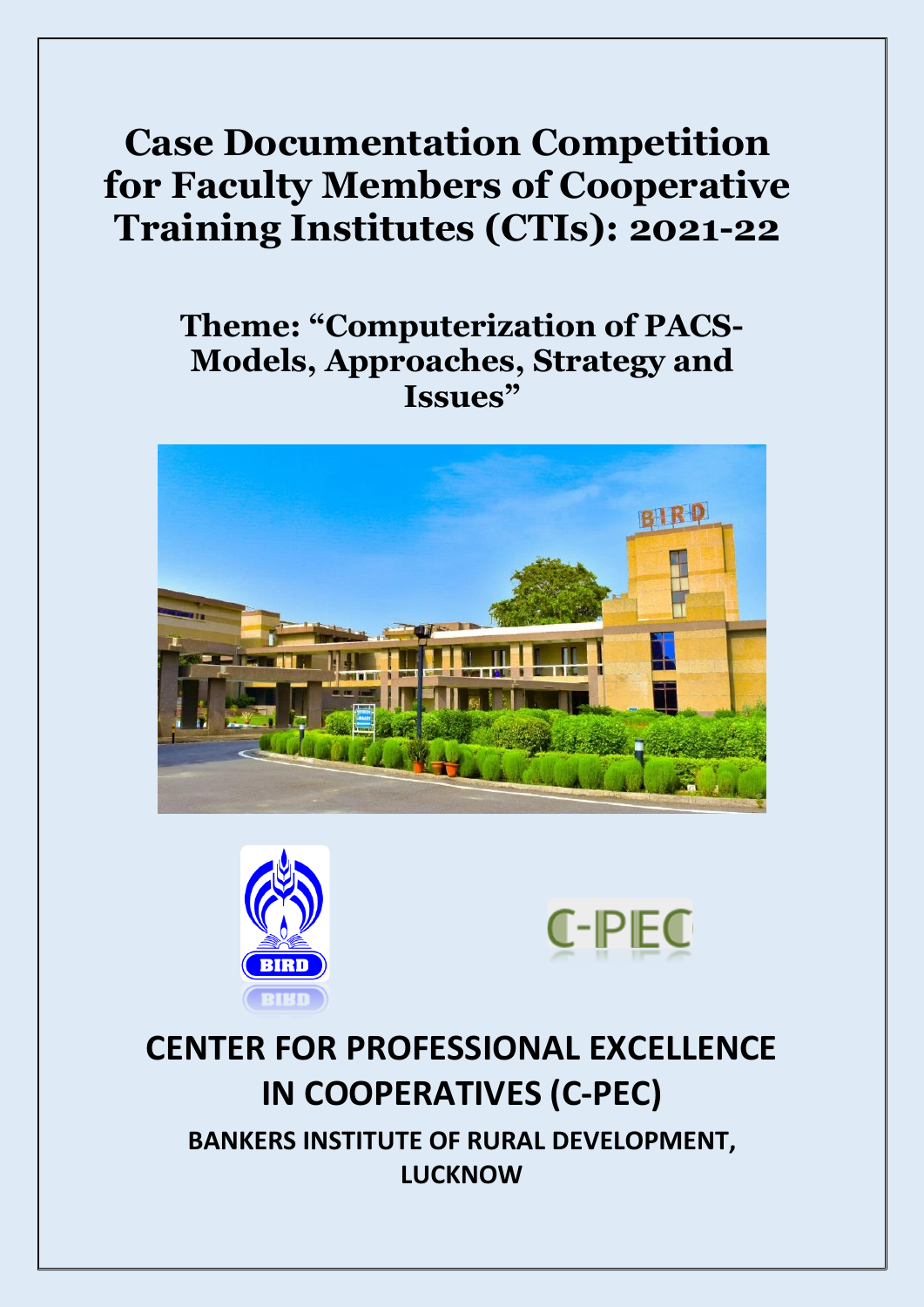# **CENTER FOR PROFESSIONAL EXCELLENCE IN COOPERATIVES (C-PEC)**

## **BIRD, LUCKNOW**

## **Case Documentation Competition on "Computerization of PACS-Models, Approaches, Strategy and Issues" for FMs of CTIs - 2021-22**

### **About C-PEC**

A Centre for Professional Excellence in Cooperatives (C-PEC) has been set up within the Bankers Institute of Rural Development (BIRD) to streamline training systems in Cooperative Credit Structure (CCS) which would ensure availability of professional staff with the cooperatives for efficient delivery of banking and financial services. The vision of C-PEC is to be an independent, competent and eminent center offering services to promote creation of a cadre of professional excellence in the cooperative credit structure.

### **Case Study Background**

The rural credit needs are fast changing and rural financial institutions need to adopt to these situations by introduction of new or improved products/ services, improving efficiency of operations majorly in terms of cost and delivery. The rural credit cooperatives albeit extensive network have not been peer competent in terms of technology adoption especially at PACS level resulting in very limited services offered thereby affecting the viability and sustainability of these institutes.

The need for technology adoption is increasingly felt and continues to be relevant for viable and sustainable operations of PACS in the present rural banking scenario. It is therefore contemplated to step up the efforts on PACS computerization. The National Bank for Agriculture and Rural Development (NABARD) in July 2020 announced a Rs 5,000 crore grant-based scheme for computerization of 35,000 Primary Agricultural Credit Societies (PACS) by FY 2023.

In effect, the technology should enable PACS to function as vibrant, transparent and one-stop shops for providing seamless and borderless financial and non-financial services.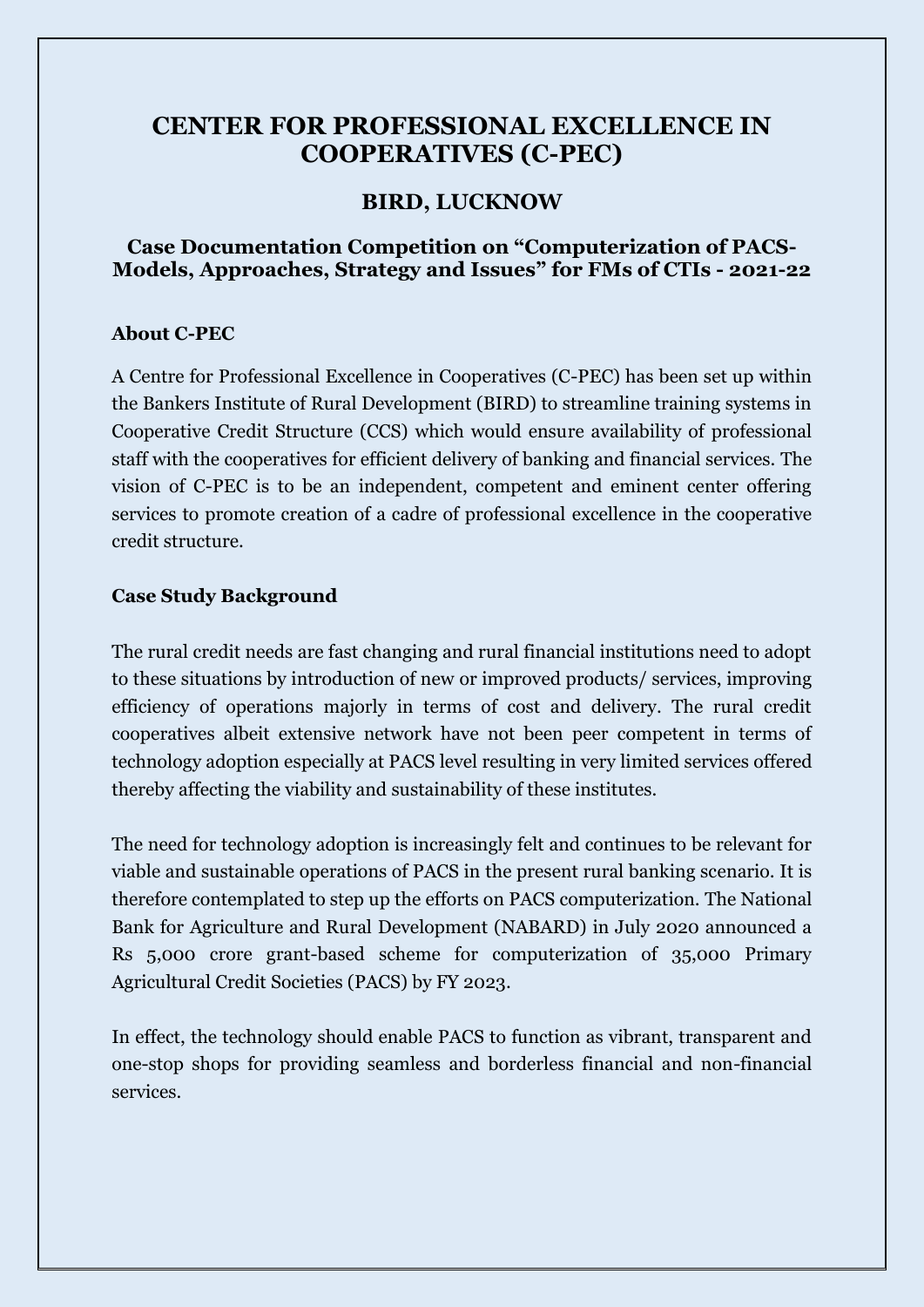## **Case Study Competition**

As faculty of CTIs, we need a pool of cases, documented professionally for motivating our co-operatives to turn into viable institutions with improved functional efficiency providing world class customer service. *C-PEC, BIRD is pleased to announce a Case Documentation Competition on the theme "***Computerization of PACS- Models, Approaches, Strategy and Issues***"* to encourage the faculty members of Cooperative Training Institutes (CTIs) to prepare case studies documenting successful interventions in this domain. The case may contain successful models/approaches by PACS in computerization of its operations; the issues/challenges faced in the implementation phase and strategies adopted in surmounting these challenges.

These cases on PACS Computerization seek not only to enlighten but also to serve as pathfinder for other organizations to adapt and replicate similar initiatives in their respective organizations. C-PEC therefore strongly felt that such initiatives and innovations need to be documented and shared so that others may also benefit from them.

### **Who can submit Case Studies?**

The existing and past (serving) Faculty Members/Principals of the Cooperative Training Institutes (ACSTIs & NCCT Fold Institutes) and officers with Training Division of the Cooperative Banks may submit the case studies. The Case Studies submitted should be duly vetted by the Principal of the respective Training Institutes/head of the Training Divisions of the Bank.

### **Broad Features**

- a) The guidelines for preparing the case, including its format and other details are enumerated in the **Annexure**. The case may, as far as possible, be restricted to the prescribed guidelines/format.
- b) The case can be documented by individuals or a team of individuals and submitted. However, in case of teams, the honorarium will be awarded to the team and shared among the members of the team, if selected.
- c) These cases may be sent by email to C-PEC at *cpecforccs@gmail.com*  with subject *"Entry under C-PEC Case Study Competition 2021-22"***.** A copy of the same may also be endorsed to **jothi.srinivas@nabard.org.**
- d) A Screening Committee set up by C-PEC would select the top cases received,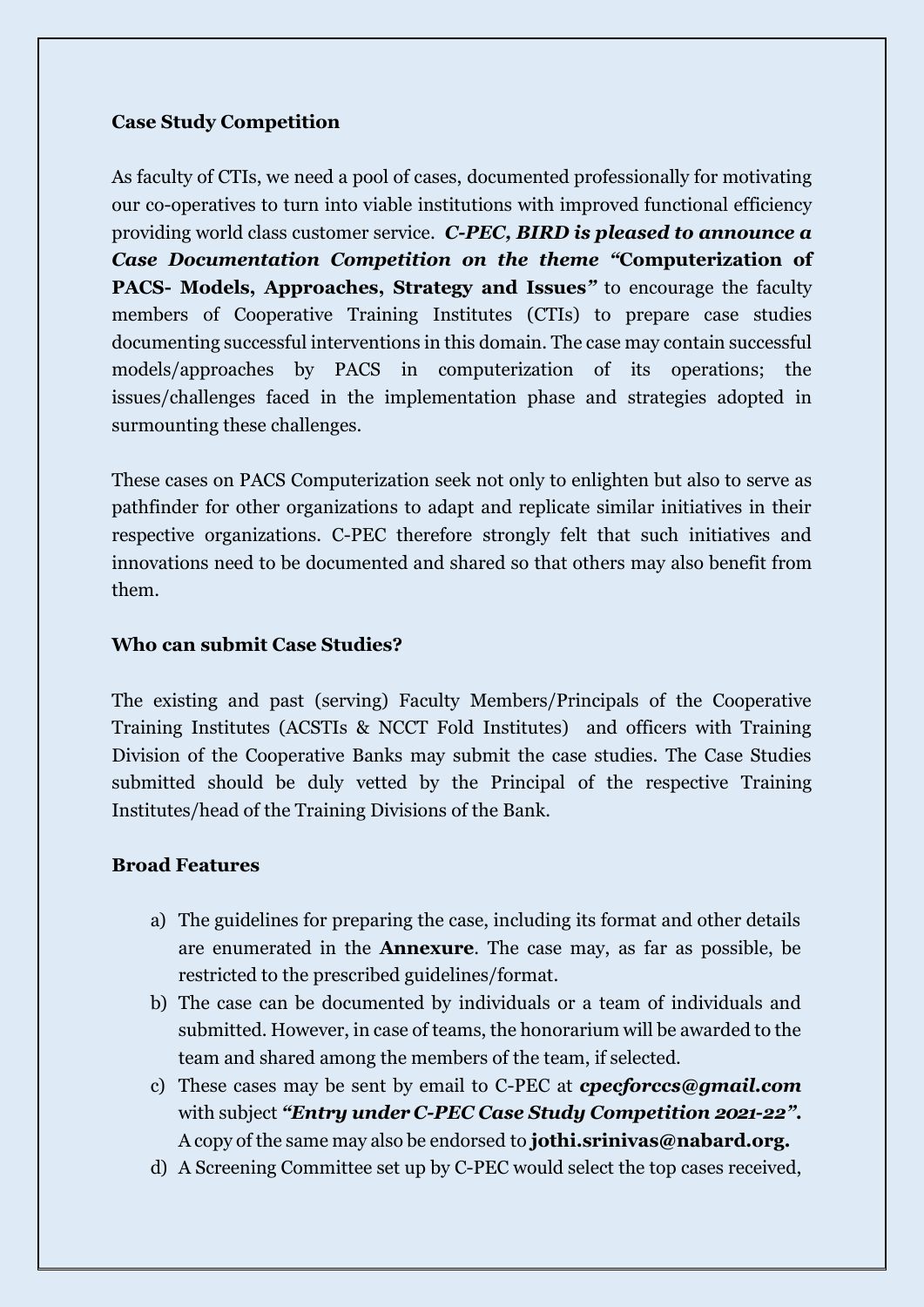based on certain qualifying criteria adopted. These cases may be used by CPEC and BIRD as part of its study material and also may be considered for publishing as a Compendium, giving due recognition to the Authors. The cases submitted in the competition will be the sole intellectual property of C-PEC, BIRD, Lucknow and it will be free to use it for all its academic purposes.

- e) If required, the authors of the selected cases may be invited to BIRD Lucknow for presentation and finalization of their cases along with trainer's notes before a select audience.
- f) The top o3 entries will be awarded as under:
	- $\bullet$  1<sup>st</sup> Prize: Rs. 15,000/-
	- 2nd Prize: Rs. 12,000/-
	- 3rd Prize: Rs. 10,000/-
- g) All other cases which conform to the norms of the competition and selected as eligible entries will be awarded a consolation prize of Rs. 1000/-. CPEC, BIRD will have the right to reject any entry if not found suitable and the decision of C-PEC, BIRD will be final. No representations in this regard will be entertained.
- h) The last date for receipt of entries is **07 December 2021**.
- i) For any queries/clarifications, please contact C-PEC at 0522-2421799 or email to cpecforccs@gmail.com.

 $Sd$  /-

**Joint Director BIRD, Lucknow 13 October 2021**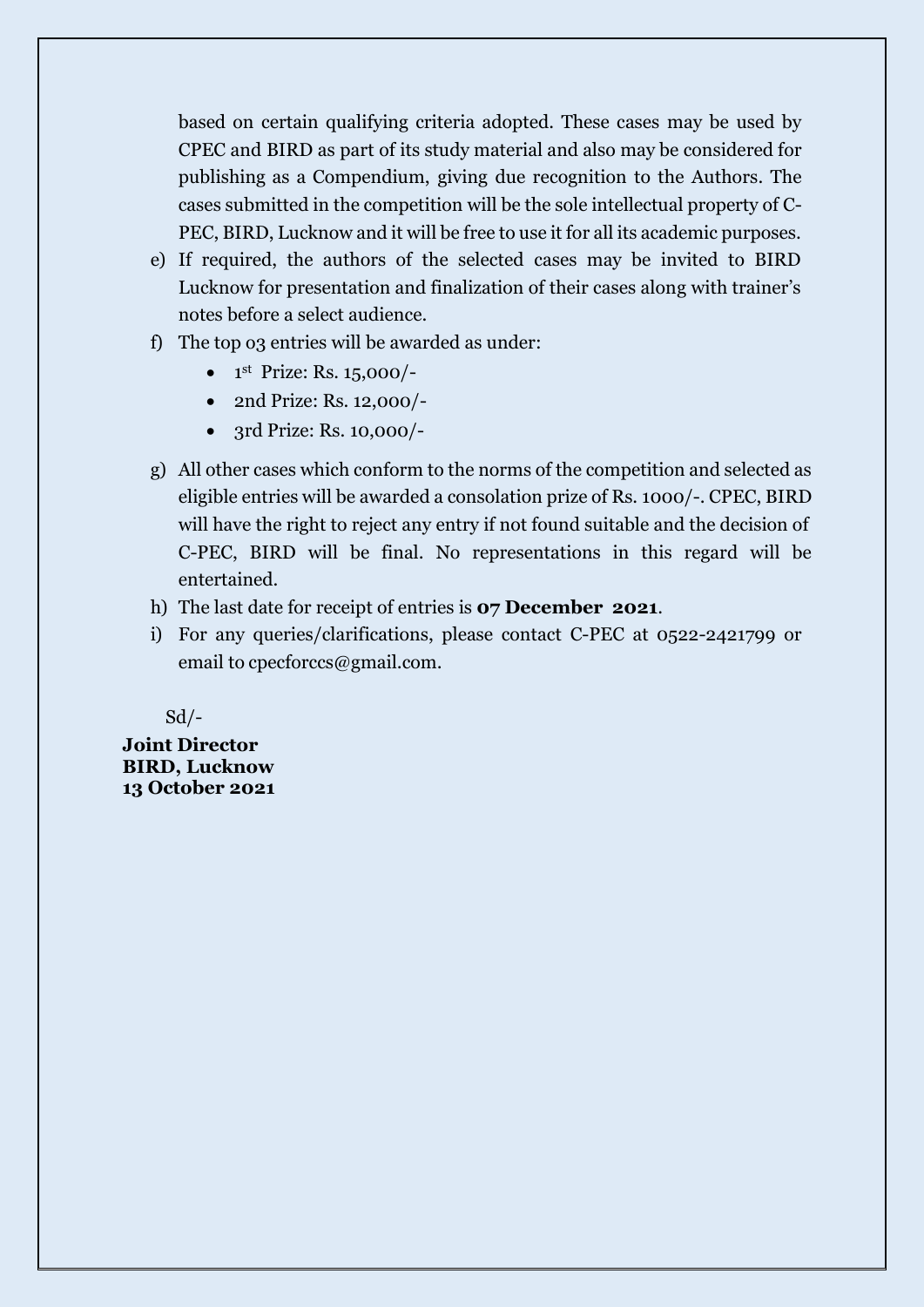#### **Annexure**

# **General Guidelines for Writing "Case"**

# **1. Introduction**

Reports of innovations and development initiatives in the co-operatives, challenges in implementation, the resultant success, best practices which are initiated or followed in banks with or without NABARD support. Each success/failure could be attributed to various reasons. These reasons or parameters could relate to leadership, the idea, the processes followed, financials, gaps in policy, the environment, peoples' participation, etc.

If properly captured and documented, these factual representation of initiatives or Cases, the journey from planning to implementation, their influence on the rural populace, etc., could provide immense learning opportunities as also valuable inputs for policy formulation. The cases can also be resource for the faculty engaged in cooperative training. An attempt has been made by C-PEC, BIRD in the following paragraphs to share broad guidelines for preparation of such cases.

# **2. What is a Case?**

A case is a story of a situation or events or processes based on the real experiences, about something that is unique, special or interesting or a practice connected with an organization, programme, intervention, product, process and programs. A good case should seek information on frauds (number and amount) the modus operandi, action taken to recover the amount lost due to fraud and steps taken to avoid recurrence of fraud. The purpose of the case should be to identify the extent and type of fraud, preventive vigilance mechanisms adopted and challenges experienced by the Cooperative Banks in the context.

# **3. Why to document Case?**

The case gives the story behind the success /intervention by capturing what it required to bring it about. It can be a good opportunity to highlight a project/intervention's success. It can also bring attention of the policy makers to a particular challenge or difficulty in an intervention/programme. Documenting such efforts gives an opportunity to an individual/organization to highlight its interventions. It will also help in providing a ready recipe for replication in the similar situations in case of a success story.

# **4. Advantages and Limitations of a Case**

The primary advantage of a case is that it provides complete, authentic and detailed information that may not be available otherwise by mere survey. Cases are generally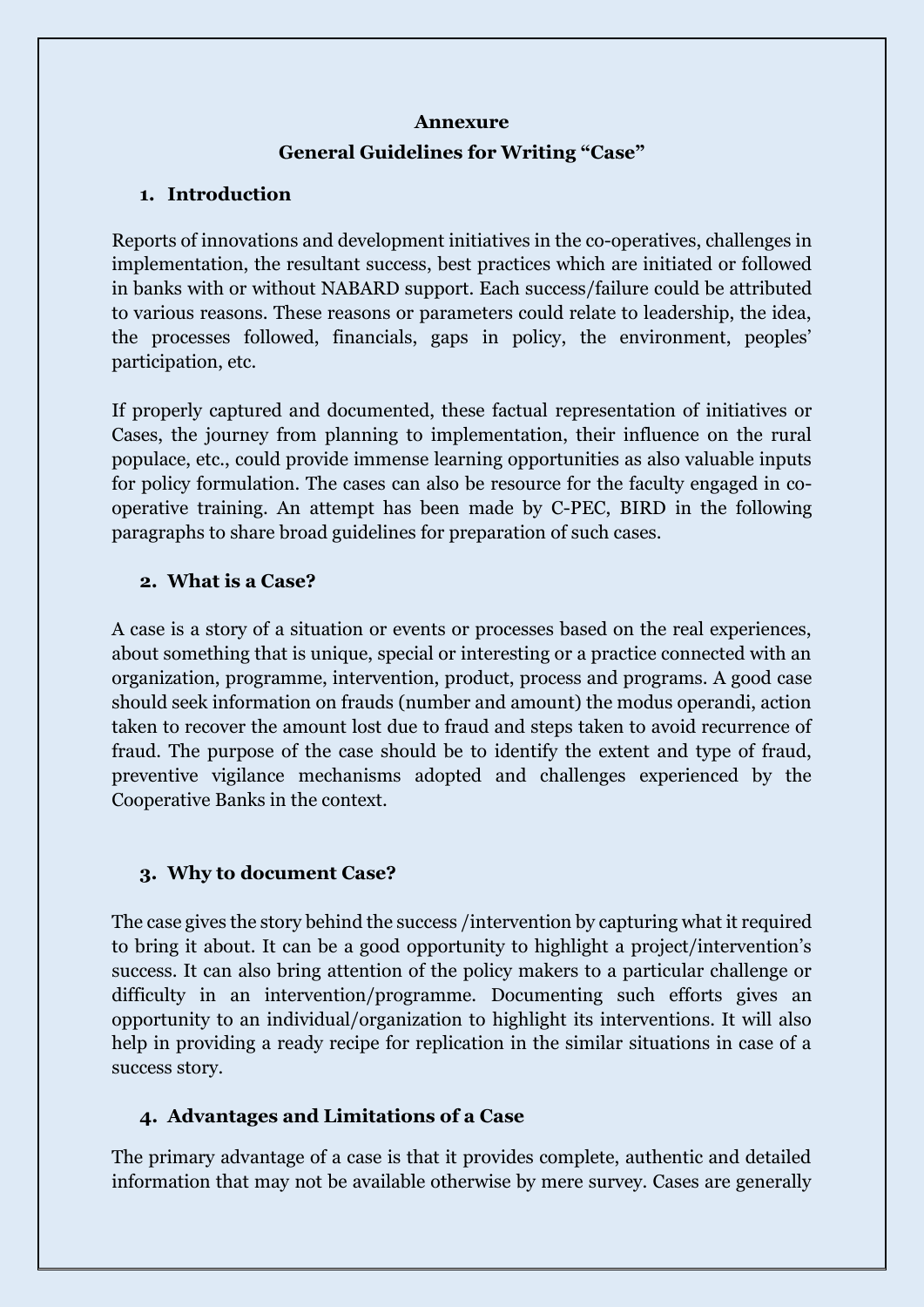an outcome of comprehensive study/understanding of the situation from all necessary angles using multiple methods of data collection (i.e., surveys, interviews, document review, and observation) to provide the complete story.

A common complaint about cases is that it is difficult to generalize from one case to another. But cases have also been prone to over-generalization, which comes from selecting a few examples and assuming without evidence that they are typical or representative of the population or specific context. Thus, it is very important while writing a case to highlight sufficiently the conditions/situations that are responsible for causing an effect or result.

A case may provide detailed information about the case in narrative form. However, it may be difficult to hold a reader's interest if it is too lengthy. It will depend on the skills of writing a case that sustains readers' interest. Therefore, the main text of the case may be restricted to not more than 5 pages. The other necessary information, details etc., can go as annexures, if required.

# **5. Theme for writing the Case**

**The thematic focus is "Computerization of PACS- Models, Approaches and Issues".** The cases may document successful models or initiatives adopted by PACS for its computerization, highlighting impactful approaches used and operational/functional challenges faced during the computerization process.

## **6. Format/Structure of the Case document**

The case document should be written in the following format:

## **I. Title**

### **II. Introduction/Background**

This includes background about the subject of the case.

### **III. The Case**

The part in which the real content/data/information relating to the case is described. It should be a case minimum word limit of 2400 words (6 A4 size pages) with provision for annexures. An effective case should evince interest among readers. In addition, Trainer's Note could be of 2 more pages.